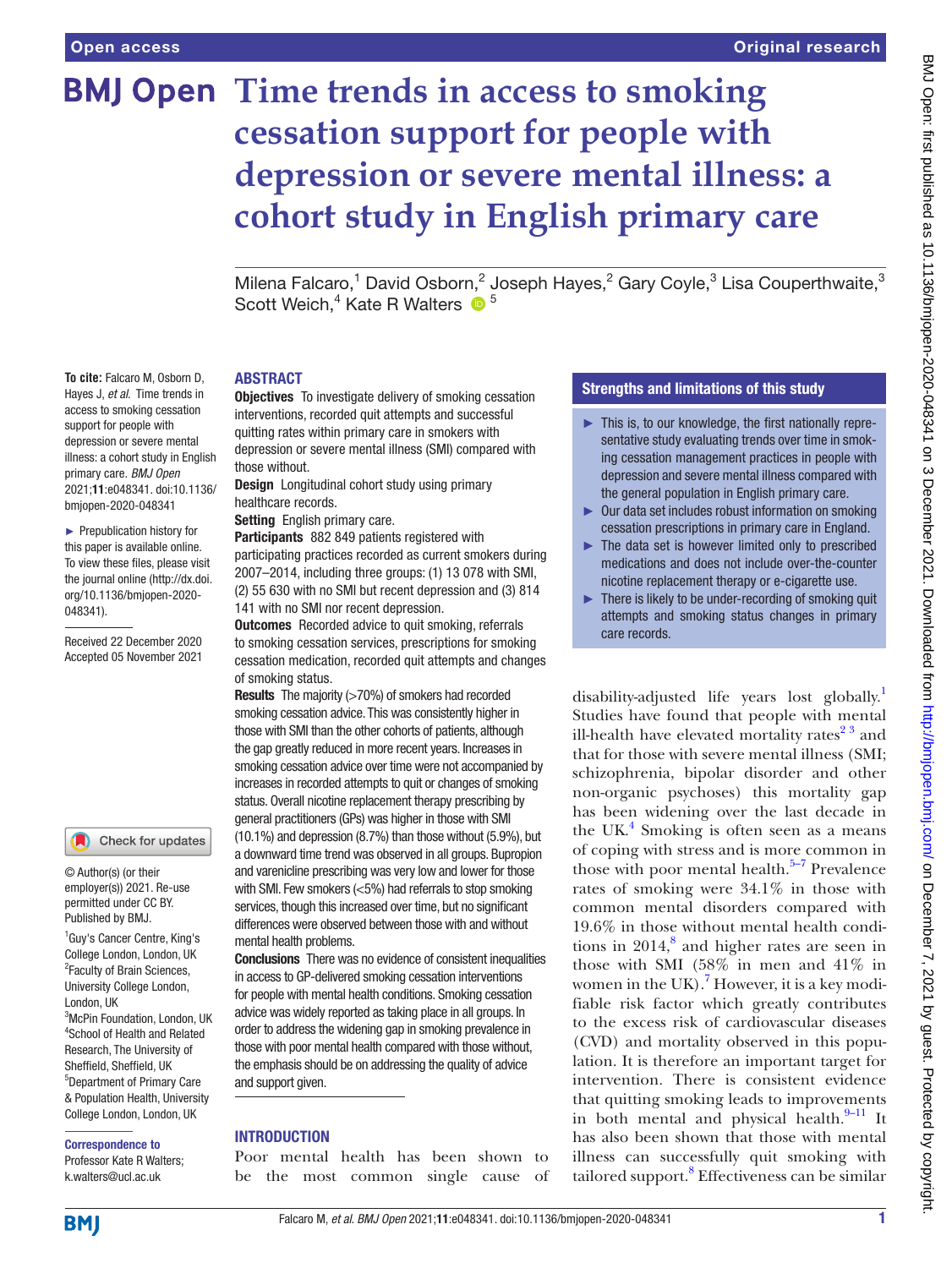to the general population, $12^{13}$  with stronger effects seen in those with current depression in studies with a pharmacological smoking cessation treatment than those with psychological treatments.<sup>[13](#page-8-8)</sup> However, most of these trials have been conducted in specialist clinic settings in stable populations and findings for longer term outcomes are more mixed, $^{13}$ <sup>14</sup> for example, in the SCIMITAR+ trial improved quit rates at 6 months are not sustained by 12 months in people with SMI.<sup>[14](#page-8-9)</sup>

Since people with mental illnesses are in regular contact with their general practice and this is where more assertive management of CVD risk factors—including smoking cessation—may occur, general practitioners (GPs) can play a key role in incentivising and helping patients to stop smoking. There is however to our knowledge little literature that has tested the effectiveness of interventions for smoking cessation in primary care settings for those with mental health problems, with no trials in those with SMI and only one in depression.<sup>[12 13](#page-8-7)</sup> It is therefore important to assess the management of smoking cessation for people with poor mental health in this setting, including both smoking cessation advice and evidence-based treatments, and to both carefully document patterns of receipt over time and identify areas for improvements. Previous research exploring this has been limited. A cross-sectional study using English primary care data in a single year (July 2009–June 2010) reported that around one-half of smokers with a mental health diagnosis (including SMI and depression, among others) received smoking cessation advice from their GP in that year compared with around one-third of smokers without a mental health diagnosis.<sup>[15](#page-8-10)</sup> This suggests that GPs may promote smoking cessation more often in those with mental illness, though the content of this advice is unknown. Smoking prevalence is changing over time, reducing from 29.3% to 19.6% in those without a mental health condition and from 44.6% to 34.1% in those with a common mental disorder (depression and anxiety disorders) between 1993 and 2014 in Great Britain, $\frac{8}{3}$  $\frac{8}{3}$  $\frac{8}{3}$ the latter remaining therefore much higher than in the general population. $81617$  Furthermore, the gap in CVDrelated mortality for those with mental illness has also been rising over time, $4$  increasing the need to better understand primary care management of smoking cessation in people with SMI and to inform strategies to promote smoking cessation in people with poor mental health.

In this study we examined whether, at the point of recording or updating smoking status to reflect current smoking (ie, when there was an opportunity for smoking interventions to be implemented), GPs were more or less likely to offer smoking cessation interventions to those with depression or SMI compared with those without these conditions. We also investigated if this has changed over time and explored recorded quit attempts and successful quitting.

# **METHODS**

# Study design

Longitudinal cohort study using healthcare records from English primary care.

# Data source

We used electronic health records from the English GP practices that contributed data to The Health Improvement Network (THIN), a large primary care database in the UK. Only data that met quality assurance standards<sup>[18](#page-8-11)</sup> were retained for analysis. THIN holds information on for example symptoms, diagnoses, referrals, prescribing, health indicators (eg, smoking status) and sociodemographic status. In particular, smoking status has been increasingly better recorded<sup>19</sup> and is now routinely collected by many GPs as part of the Quality Outcomes Framework  $(QOF<sub>1</sub><sup>20</sup>$  a pay-for-performance scheme which financially rewards general practices for achieving specific targets across a range of indicators. Marston *et*   $a<sup>p1</sup>$  reported that around 84% of patients have had their smoking status recorded at least once during the first year of registration with a GP practice. THIN contains records on the delivery of smoking cessation advice and on quit attempts, although recorded quit attempts are likely to be incomplete as many will attempt this without seeing their GP. Data on smoking cessation pharmacotherapy are available for drugs prescribed by GPs. The first-line medicines for quitting smoking are nicotine replacement therapy (NRT), bupropion and varenicline. The latter two are solely issued on prescription, so their recording is complete. In contrast, NRT can be bought over the counter and, since information about these purchases is not captured in THIN, our findings will be confined to NRT prescribing within primary care. The lack of data on over-the-counter medication in THIN also means that the use of e-cigarettes is also not recorded as these electronic devices are not available on prescription in the UK.

# Study population

We included all patients aged 18 years or over who were permanently registered for at least 6 months with a participating practice between 1 January 2007 and 30 June 2015 and had their smoking status updated to 'current smoker' at least once between the start of the follow-up and 6 months from the end of it. This was chosen as it indicated both a contemporaneous record of their smoking status and an opportunity for the GP to deliver a smoking cessation intervention to that patient. If a patient had multiple updates during the study period, one of them was selected at random and treated as the index event. We restricted the sample to those with at least 6 months of follow-up time to allow time for the outcomes to be recorded. The beginning of the follow-up was set at the latest of the following: 1 January 2007, the patient's 18th birthday, the patient's date of registration with the practice and 1 year after the date the practice achieved an acceptable level of data quality.[18](#page-8-11) The end of the follow-up was the earliest of 30 June 2015, the patient's transfer out of the practice,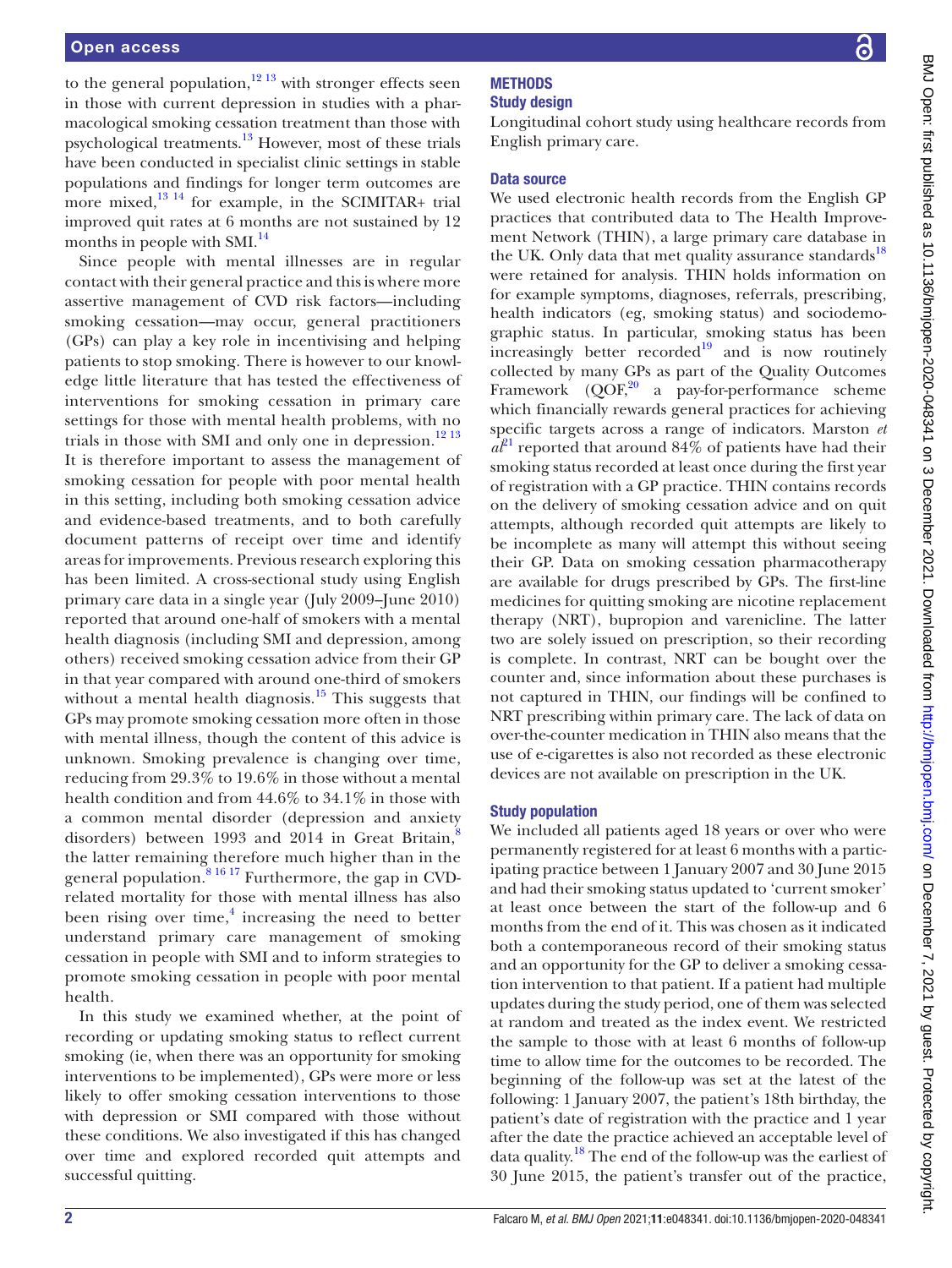<span id="page-2-0"></span>

| Descriptive statistics for the smokers who entered our study<br>Table 1 |                       |                   |                       |  |  |
|-------------------------------------------------------------------------|-----------------------|-------------------|-----------------------|--|--|
|                                                                         | <b>History of SMI</b> | <b>Depression</b> | No SMI nor depression |  |  |
| Number of patients (row %)                                              | 13 078 (1.5%)         | 55 630 (6.3%)     | 814 141 (92.2%)       |  |  |
| Gender                                                                  |                       |                   |                       |  |  |
| Male                                                                    | 7325 (56.0%)          | 21 439 (38.5%)    | 431 743 (53.0%)       |  |  |
| Female                                                                  | 5753 (44.0%)          | 34 191 (61.5%)    | 382 398 (47.0%)       |  |  |
| Age at index date                                                       |                       |                   |                       |  |  |
| Median                                                                  | 45.1                  | 37.7              | 39.5                  |  |  |
| <b>IQR</b>                                                              | $(35.4 - 56.1)$       | $(27.2 - 48.5)$   | $(27.8 - 53.1)$       |  |  |
| Interventions within 6 months from index date                           |                       |                   |                       |  |  |
| % Advised to quit                                                       | 80.0%                 | 73.1%             | 70.3%                 |  |  |
| % With referrals to stop smoking services                               | 2.5%                  | 2.5%              | 2.2%                  |  |  |
| % With prescribed antismoking drugs medication:                         |                       |                   |                       |  |  |
| <b>NRT</b>                                                              | 10.1%                 | 8.7%              | 5.9%                  |  |  |
| <b>Bupropion</b>                                                        | 0.2%                  | 0.4%              | 0.4%                  |  |  |
| Varenicline                                                             | 1.3%                  | 2.9%              | 3.4%                  |  |  |
| Evidence of attempts to quit within<br>6 months from index date         |                       |                   |                       |  |  |
| % With recorded quit attempts                                           | 18.3%                 | 18.2%             | 16.3%                 |  |  |
| % With smoking status change                                            | 5.7%                  | 5.9%              | 6.4%                  |  |  |

In case a patient had more than one smoking status update to 'current smoker' during the follow-up, we selected one of them at random and used it as the index event.

NRT, nicotine replacement therapy; SMI, severe mental illness.

the patient's date of death or the last date the practice contributed data to THIN.

#### **Outcomes**

We considered outcomes to investigate the delivery of smoking cessation interventions and any evidence for the potential effectiveness of these interventions in terms of quit attempts and changes of smoking status. Specifically, we looked at whether or not patients had entries in their electronic health records for

- 1. advice to quit smoking,
- 2. referrals to stop-smoking services,
- 3. prescriptions for smoking cessation medication (NRT, varenicline or bupropion),
- 4. recorded quit attempts,
- 5. changes of smoking status to ex-smoker or non-smoker within 6 months from the index event, that is, the date (or the randomly selected one in case of multiple dates) when the smoking status was recorded as current smoker for that individual. Prescriptions for smoking cessation medications were identified using the relevant British National Formulary codes.<sup>22</sup> The read code lists for the other four types of outcome were created using standard methods<sup>23</sup> and were approved by a GP. Specifically, quit attempts were identified using codes for changes of smoking status to 'ex-smoker' or 'non-smoker', clear quit attempts (eg, 'Recently stopped smoking'), referrals to stop-smoking services (excluding codes related to referrals which

were merely offered or declined) and codes indicating that the patient was being prescribed drug treatment for smoking cessation.

#### Recorded mental health status

Smokers were grouped into three cohorts of patients depending on whether they had

- 1. a history of SMI, that is, a record of SMI diagnosis at any time in their healthcare record,
- 2. no history of SMI but recent recorded diagnoses or symptoms of depression,
- 3. no history of SMI nor recent recorded diagnoses or symptoms of depression.

People with a history of SMI were identified using read codes for diagnoses of bipolar disorder, schizophrenia and other non-organic psychotic illnesses (eg, delusional disorder) or indicating the inclusion on the SMI register. Individuals were considered as having had recent episodes of depression if during the year prior to the index date, or since their registration with the practice if later, they had at least one entry in their medical records for symptoms or diagnoses of depression. Read codes related to history of depression were excluded to avoid historical episodes of depression being treated as incident cases.

#### Statistical analysis

We calculated the proportion of people who had the outcomes of interest during the 6-month window following the index date. These proportions, along with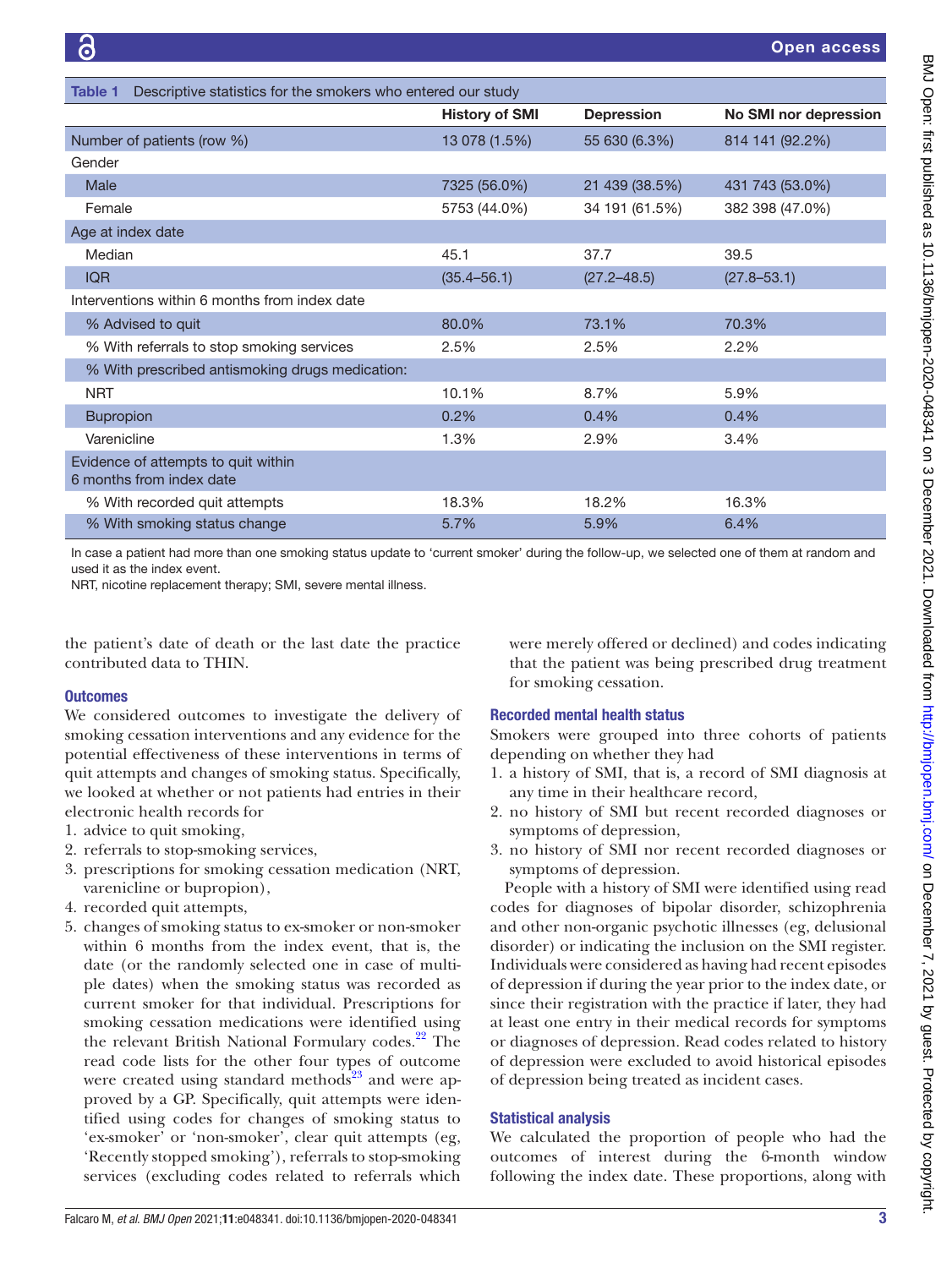$90^{\circ}$ 

% advised to quit  $BC$ 

 $7<sup>c</sup>$ 

60

 $3<sup>c</sup>$ 

% prescribed NRT  $\overline{2}$ 

 $10<sup>1</sup>$ 

 $\Omega$ 

2007

2010 2011

2012-0013



Figure 1 Annual proportions of smokers who received smoking cessation interventions within 6 months from the index smoking status update. Proportions are plotted by mental health condition and in relation to the calendar year in which the index smoking status update was recorded. SMI, severe mental illness.

2010

201

2012

2011

services  $\mathbf{a}$ 

moking

% with referrals to

 $20$ stop

 $10$ 

 $\Omega$ 

 $30$ 

 $\alpha$ 

 $10$ 

 $\sqrt{2}$ 

<span id="page-3-0"></span>2007

% prescribed bupropion

2007

95% CIs, were stratified by mental health group and were derived in relation to the calendar year in which the index smoking status update was recorded. Since data from patients attending the same GP practice are likely to be correlated, the 95% CIs were calculated using robust standard errors $^{24\,25}$  to account for the data clustering.

We also used direct standardisation $^{26}$  to remove differences in the age and sex distributions across the three groups of patients. Specifically, age was categorised into eight groups (18–24, 25–34, 35–44,…, 75–84 and 85+) and the cohort of patients with no history of SMI nor depression was treated as the reference population. The standardisation was carried out separately for each calendar year.

All analyses were performed using Stata V.14.<sup>[27](#page-8-19)</sup>

#### Patient and public involvement

Two people with lived experience (GC and LC, coauthors) were involved from the inception of the study, including informing the idea, the design and protocol for the funder. They actively contributed throughout, attending study meetings, contributing to the interpretation of the findings and commenting on drafts of the paper. This included highlighting ongoing misconceptions around the safety of varenicline/bupropion in people with mental health problems and the importance of the quality of advice given for smoking cessation in the context of ongoing mental health symptoms.

#### **RESULTS**

Between 1 January 2007 and 31 December 2014, there were 882 849 patients who met the inclusion criteria and had at least one smoking status update to current smoker. [Table](#page-2-0) 1 reports descriptive statistics for these patients, stratified by mental health condition. Smokers with a history of SMI tended to be older than other smokers.

#### Smoking cessation interventions

30

 $\alpha$ 

 $10$ 

 $\Omega$ 

arenicline

% prescribed

The proportions of patients who were advised to quit, received referrals to stop-smoking services or were prescribed cessation medication within 6 months from the index date are displayed in [figure](#page-3-0) 1 by calendar year and mental health group. The corresponding numeric values and 95% CIs are reported in [table](#page-4-0) 2. Age and gender standardisation of these proportions did not lead to significantly different findings so, for simplicity, only the unstandardised results are reported hereafter.

#### Advice to quit smoking

The majority (>70%) of the smokers who entered our study received advice to quit within 6 months from the index smoking status update, with the proportion reaching 80% among those with a history of SMI. When we looked at trends over time we observed similar patterns in the annual percentages of smokers advised to quit among those with depression and those with no mental health problems, with a steep increase between 2011 and 2012. The corresponding percentages for people with SMI were consistently higher than in the other two cohorts of patients across the whole study period but differences greatly reduced after 2012.

#### Referrals to smoking cessation services

The proportion of current smokers recorded as being referred to stop-smoking services was very low (<5%). A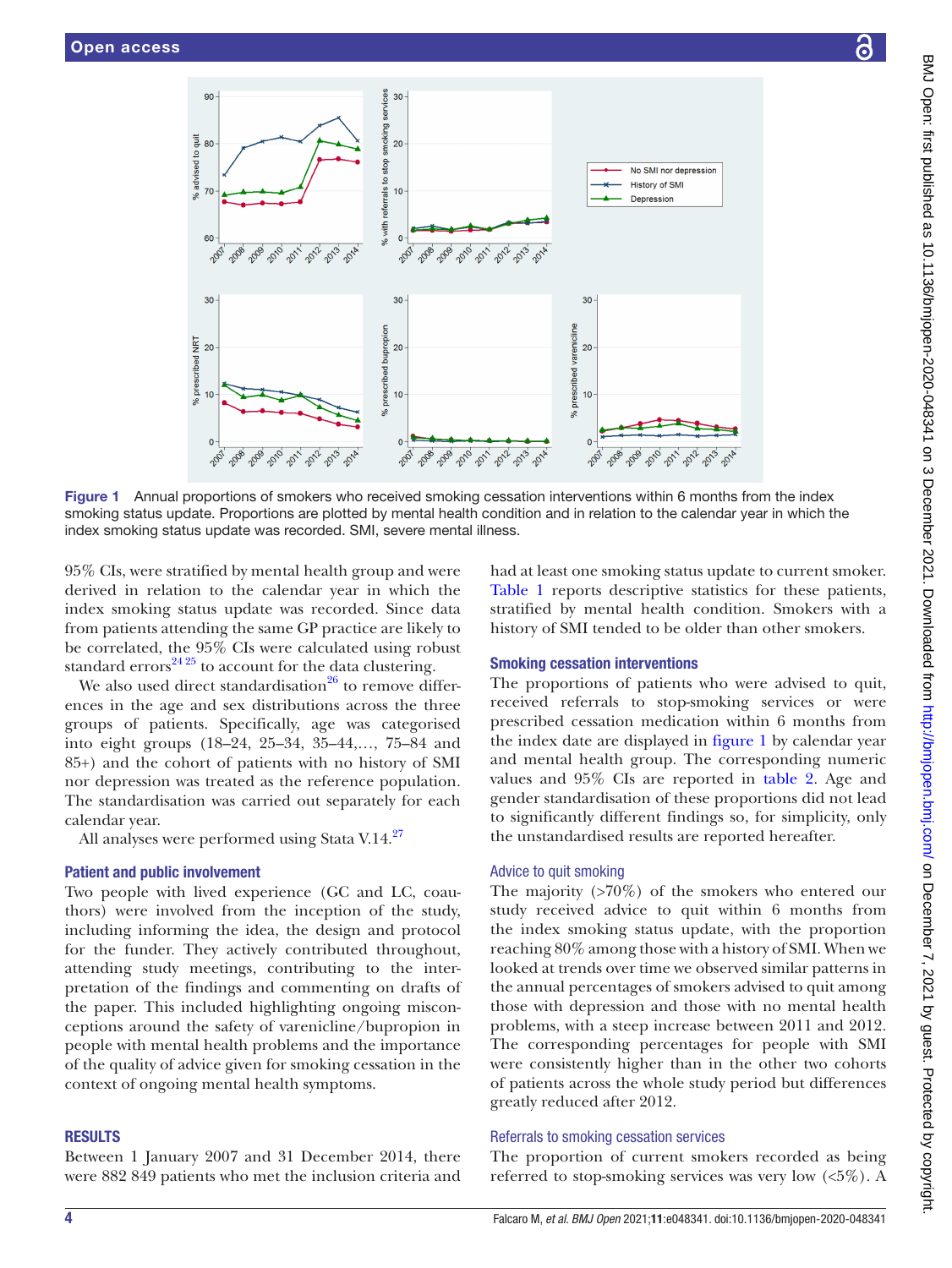Open access

<span id="page-4-0"></span>Table 2 Annual proportions (and 95% CIs) of smokers who received smoking cessation interventions within 6 months from the index date

|                                 | Advice to quit smoking | <b>Referrals to smoking</b><br>cessation services | Smoking cessation drug therapy |                                |                              |
|---------------------------------|------------------------|---------------------------------------------------|--------------------------------|--------------------------------|------------------------------|
|                                 | % (95% CI)             | % (95% CI)                                        | <b>NRT</b><br>% (95% CI)       | <b>Bupropion</b><br>% (95% CI) | Varenicline<br>$% (95\% CI)$ |
| <b>History of SMI</b>           |                        |                                                   |                                |                                |                              |
| 2007                            | 73.39 (70.88 to 75.77) | 2.09 (1.50 to 2.88)                               | 12.34 (11.05 to 13.76)         | 0.38 (0.20 to 0.71)            | 1.04 (0.65 to 1.66)          |
| 2008                            | 79.07 (76.79 to 81.18) | 2.57 (1.50 to 4.37)                               | 11.26 (9.78 to 12.92)          | $0.16$ (0.05 to 0.51)          | 1.37 (0.91 to 2.04)          |
| 2009                            | 80.48 (78.22 to 82.56) | 1.79 (1.10 to 2.90)                               | 11.07 (9.74 to 12.56)          | $0.06$ (0.01 to 0.40)          | 1.45 (0.97 to 2.17)          |
| 2010                            | 81.37 (78.89 to 83.62) | 2.39 (1.64 to 3.48)                               | 10.54 (9.06 to 12.24)          | $0.19$ (0.06 to 0.60)          | 1.29 (0.76 to 2.18)          |
| 2011                            | 80.43 (77.81 to 82.81) | 1.88 (1.24 to 2.82)                               | 9.85 (8.31 to 11.64)           | 0.07 (0.01 to 0.48)            | 1.54 (1.05 to 2.27)          |
| 2012                            | 83.83 (81.57 to 85.85) | 3.37 (2.31 to 4.89)                               | 8.95 (7.42 to 10.75)           | 0.14 (0.03 to 0.54)            | 1.24 (0.79 to 1.95)          |
| 2013                            | 85.47 (83.27 to 87.42) | 3.12 (2.13 to 4.54)                               | 7.23 (5.98 to 8.71)            | $0.14$ (0.04 to 0.56)          | 1.35 (0.85 to 2.12)          |
| 2014                            | 80.60 (77.61 to 83.28) | 3.62 (2.41 to 5.40)                               | 6.29 (4.95 to 7.96)            | $0.09$ (0.01 to 0.61)          | 1.55 (1.00 to 2.40)          |
| <b>Depression</b>               |                        |                                                   |                                |                                |                              |
| 2007                            | 69.14 (67.39 to 70.83) | 1.69 (1.29 to 2.21)                               | 11.94 (11.08 to 12.86)         | 0.95 (0.78 to 1.16)            | 2.44 (2.03 to 2.94)          |
| 2008                            | 69.71 (67.87 to 71.49) | 1.98 (1.42 to 2.77)                               | 9.40 (8.55 to 10.33)           | 0.68 (0.51 to 0.90)            | 2.94 (2.49 to 3.48)          |
| 2009                            | 69.83 (68.02 to 71.58) | 1.81 (1.43 to 2.30)                               | 9.96 (9.12 to 10.86)           | $0.38$ (0.26 to 0.55)          | 2.87 (2.44 to 3.36)          |
| 2010                            | 69.58 (67.68 to 71.42) | 2.58 (1.97 to 3.37)                               | 8.74 (7.84 to 9.73)            | 0.36 (0.23 to 0.56)            | 3.34 (2.91 to 3.82)          |
| 2011                            | 70.78 (68.93 to 72.57) | 1.85 (1.32 to 2.60)                               | 9.83 (8.87 to 10.87)           | $0.25(0.15 \text{ to } 0.41)$  | 3.88 (3.35 to 4.48)          |
| 2012                            | 80.60 (79.09 to 82.02) | 3.09 (2.34 to 4.06)                               | 7.27 (6.55 to 8.07)            | 0.24 (0.15 to 0.39)            | 2.80 (2.42 to 3.24)          |
| 2013                            | 79.83 (78.26 to 81.32) | 3.80 (2.95 to 4.87)                               | 5.65 (4.96 to 6.42)            | $0.16$ (0.09 to 0.28)          | 2.65 (2.23 to 3.15)          |
| 2014                            | 78.81 (76.79 to 80.70) | 4.28 (3.19 to 5.72)                               | 4.51 (3.79 to 5.36)            | $0.13$ (0.06 to 0.28)          | 2.21 (1.80 to 2.72)          |
| <b>No SMI nor</b><br>depression |                        |                                                   |                                |                                |                              |
| 2007                            | 67.63 (66.10 to 69.12) | 1.60 (1.31 to 1.96)                               | 8.26 (7.81 to 8.73)            | 1.16 (1.06 to 1.26)            | 2.26 (1.99 to 2.57)          |
| 2008                            | 66.97 (65.45 to 68.46) | 1.65 (1.26 to 2.16)                               | 6.38 (5.99 to 6.78)            | $0.60$ (0.52 to 0.69)          | 2.98 (2.71 to 3.28)          |
| 2009                            | 67.43 (65.93 to 68.90) | 1.47 (1.23 to 1.76)                               | 6.50 (6.11 to 6.92)            | $0.43$ (0.36 to 0.50)          | 3.77 (3.49 to 4.07)          |
| 2010                            | 67.22 (65.81 to 68.59) | 1.73 (1.34 to 2.22)                               | 6.20 (5.79 to 6.63)            | $0.33$ (0.27 to 0.41)          | 4.62 (4.32 to 4.94)          |
| 2011                            | 67.65 (66.05 to 69.21) | 1.80 (1.40 to 2.31)                               | 6.06 (5.64 to 6.50)            | 0.24 (0.19 to 0.30)            | 4.51 (4.22 to 4.82)          |
| 2012                            | 76.56 (75.21 to 77.87) | 3.09 (2.41 to 3.94)                               | 4.86 (4.49 to 5.25)            | $0.14$ (0.10 to 0.18)          | 3.87 (3.62 to 4.14)          |
| 2013                            | 76.78 (75.32 to 78.19) | 3.21 (2.50 to 4.12)                               | 3.70 (3.41 to 4.02)            | $0.11$ (0.08 to 0.14)          | 3.12 (2.89 to 3.36)          |
| 2014                            | 76.11 (74.5 to 77.66)  | 3.43 (2.62 to 4.48)                               | 3.12 (2.82 to 3.45)            | $0.09$ (0.07 to 0.12)          | 2.71 (2.48 to 2.96)          |

Proportions are reported by mental health condition and in relation to the calendar year in which the index event was recorded. NRT, nicotine replacement therapy; SMI, severe mental illness.

small increase was observed over time, with the proportion for example for those with depression increasing from 1.7% in 2007 to 4.3% in 2014, but no significant differences were found when comparing those with SMI or depression and those without.

#### Smoking cessation pharmacotherapy

Overall, NRT was the medication most commonly prescribed for smoking cessation within primary care. The proportion of current smokers who had prescriptions for NRT during the 6 months from when their smoking status was updated was 10.1% among the patients with a history of SMI, 8.7% among those with depression and 5.9% among the general population without depression or SMI. In contrast, rates of varenicline or bupropion prescribing were very low, especially in the SMI group.

When we examined temporal changes of pharmacotherapy prescribing, we observed a clear decline over time in the proportion of smokers who were prescribed NRT by their GP, with rates of prescribing of NRT consistently higher in those with SMI and depression than the general population without these conditions.

#### Evidence of attempts to quit smoking

The proportions of smokers for whom we have evidence of quit attempts or who had a change of smoking status during the 6 months following their smoking status update are displayed in [figure](#page-5-0) 2 and are reported in [table](#page-6-0) 3 along with the 95% CIs. Age-standardised and sex-standardised proportions were derived but they did not significantly alter our findings so, as for the smoking cessation interventions, they are here omitted.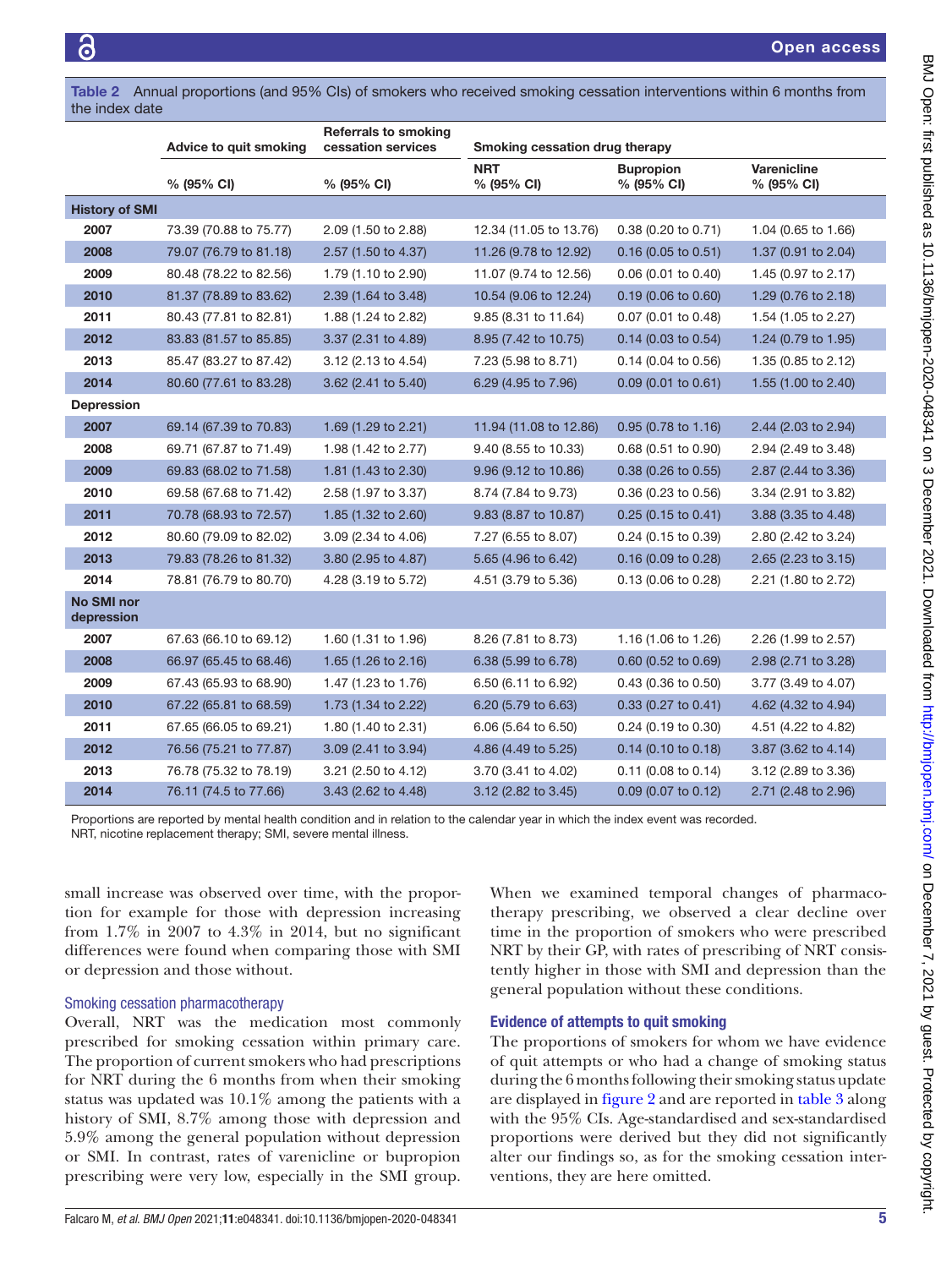

<span id="page-5-0"></span>Figure 2 Annual proportions of smokers with quit attempts or changes of smoking status recorded within 6 months from the index smoking status update. Proportions are plotted by mental health condition and in relation to the calendar year in which the smoking status update was recorded. SMI, severe mental illness.

#### Recorded quit attempts

Overall, smokers with recognised poor mental health were more likely than those without mental ill-health to have at least one quit attempt (defined by either codes of quit attempts or other evidence of attempted quitting, such as the prescription of smoking cessation medication) recorded during the 6 months after the index date. This was also observed across all the time points, although the gap reduced towards the end of the study period. In all three cohorts of smokers, the annual proportions of people with recorded quit attempts showed a reduction after 2012. In a supplementary analysis where we investigated the single components defining a recorded quit attempt we found that this reduction was mainly driven by the decline in NRT prescribing by GPs over this time.

#### Changes of smoking status

Changes of smoking status recorded within 6 months from the index smoking status update were observed in 5.7% of smokers with SMI as compared with 5.9% among those with depression and 6.4% among the other smokers. The time trends of these proportions remained fairly stable and did not show large differences across the three cohorts of smokers.

#### **DISCUSSION**

Our study shows that most GPs recorded providing smoking cessation advice to patients who are identified as current smokers, although the duration and quality of the advice provided cannot be determined from our data. Rates of recorded smoking cessation advice in UK primary care were high for all three groups of patients and highest in those with SMI. However, increases in smoking cessation advice over time were not accompanied by increases in the prescription of smoking cessation medication, recorded quit attempts or changes in smoking status. Few people (<5%) were recorded as being referred to smoking cessation services, with a small upward trend

over time, but no significant differences were observed between those with and without mental health conditions. NRT prescribing by GPs was higher in smokers with SMI and depression, although it declined over time in all groups. Varenicline and bupropion prescribing was very low, and less common in those with SMI.

There were temporal trends in recorded smoking cessation interventions in primary care. We observed a steep increase in recorded advice between 2011 and 2012, particularly for those without SMI (including those with depression). The percentage of smokers with SMI recorded as having received smoking cessation advice was consistently higher than in the other two cohorts of patients across the whole study period but differences observed greatly reduced after 2012. Studies in the USA have similarly found higher rates of smoking cessation advice given to smokers with SMI.<sup>[28](#page-8-20)</sup> The increase in advice to quit smoking given to non-SMI populations post 2012 in our study may be due to changes in incentivisation of recording of smoking advice in England. Before 2012, the QOF incentives scheme rewarded GPs for providing smoking cessation advice but this was only in relation to smokers with specific medical conditions, which included those with SMI (but not depression) from 2006. In April 2012, a new incentive was introduced to encourage GPs to provide smoking cessation support and treatment to all current smokers aged 15 years or over, regardless of their medical history. This incentivisation seems to have worked to increase the recording (and one presumes delivery) of smoking cessation advice by GPs and recorded referrals to smoking cessation services.<sup>29</sup> However, our findings demonstrated no corresponding rise in prescribing of smoking cessation medication, quit attempts or changes in smoking status over the same time period, suggesting that this rising reported cessation advice was not effective in influencing quit rates. From our data we cannot determine the quality of advice given, but it is likely to be brief when opportunistic, and qualitative research has found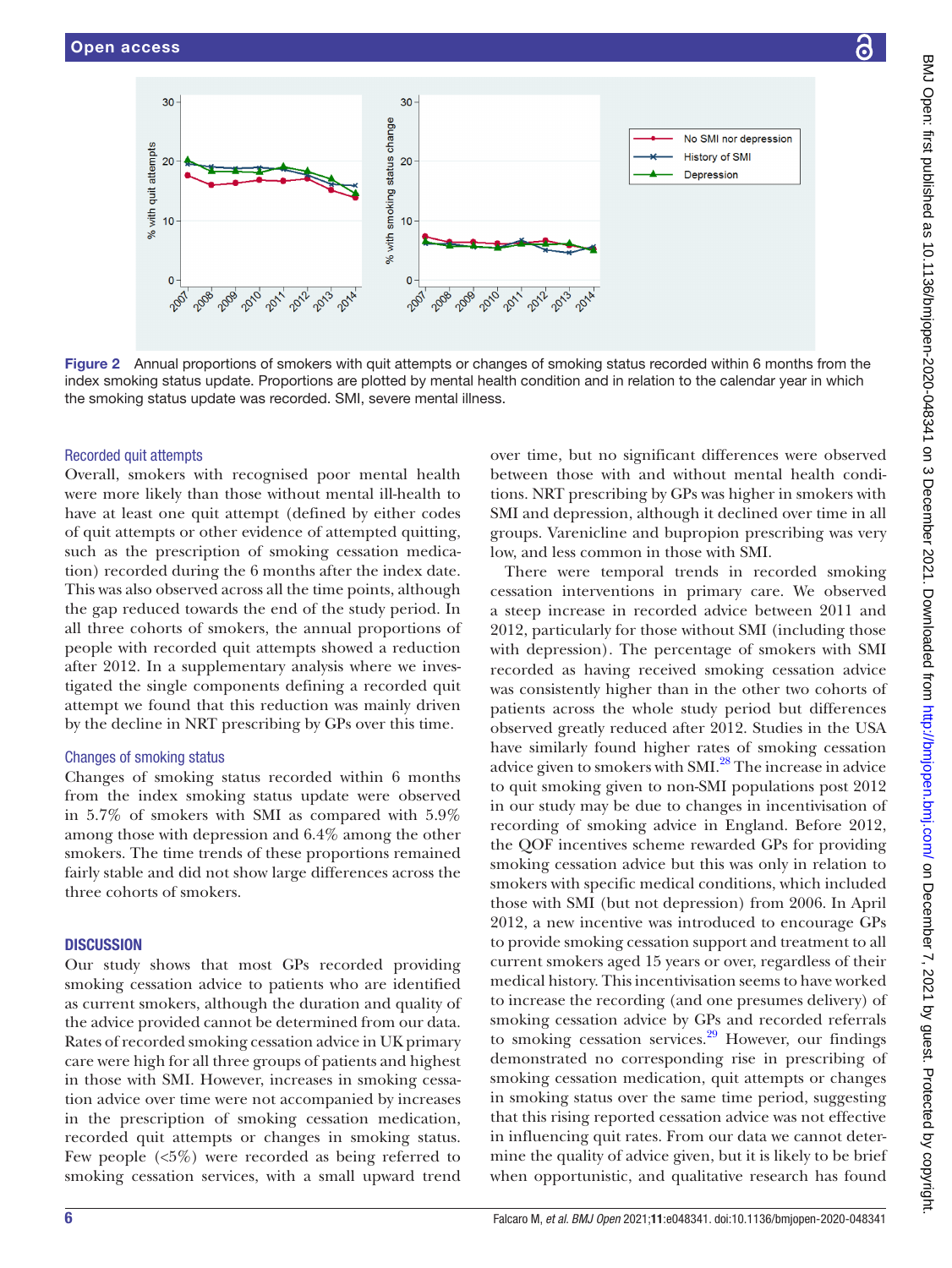<span id="page-6-0"></span>Table 3 Annual proportions (and 95% CIs) of smokers with quit attempts or a change of smoking status recorded within 6 months from the index smoking status update

|                                 | <b>Recorded quit</b><br>attempts | <b>Change of smoking</b><br>status |
|---------------------------------|----------------------------------|------------------------------------|
| <b>History of</b><br><b>SMI</b> |                                  |                                    |
| 2007                            | 19.56 (17.98 to 21.24)           | 6.13 (5.13 to 7.31)                |
| 2008                            | 19.07 (17.05 to 21.27)           | 6.12 (4.98 to 7.50)                |
| 2009                            | 18.79 (16.82 to 20.94)           | 5.59 (4.68 to 6.67)                |
| 2010                            | 18.95 (16.90 to 21.19)           | 5.43 (4.36 to 6.75)                |
| 2011                            | 18.63 (16.62 to 20.83)           | 6.77 (5.63 to 8.12)                |
| 2012                            | 17.69 (15.55 to 20.05)           | 5.09 (4.09 to 6.33)                |
| 2013                            | 16.16 (14.05 to 18.52)           | 4.61 (3.61 to 5.86)                |
| 2014                            | 15.95 (13.69 to 18.50)           | 5.69 (4.47 to 7.22)                |
| <b>Depression</b>               |                                  |                                    |
| 2007                            | 20.20 (19.13 to 21.31)           | 6.46 (5.87 to 7.11)                |
| 2008                            | 18.32 (17.09 to 19.61)           | 5.73 (5.21 to 6.30)                |
| 2009                            | 18.29 (17.17 to 19.47)           | 5.70 (5.10 to 6.38)                |
| 2010                            | 18.15 (16.95 to 19.42)           | 5.38 (4.84 to 5.96)                |
| 2011                            | 19.09 (17.90 to 20.34)           | 6.01 (5.43 to 6.65)                |
| 2012                            | 18.29 (17.09 to 19.55)           | 6.02 (5.46 to 6.63)                |
| 2013                            | 17.02 (15.73 to 18.40)           | 6.15 (5.61 to 6.75)                |
| 2014                            | 14.59 (13.18 to 16.12)           | 4.92 (4.31 to 5.61)                |
| <b>No SMI nor</b><br>depression |                                  |                                    |
| 2007                            | 17.64 (16.97 to 18.34)           | 7.31 (7.01 to 7.63)                |
| 2008                            | 15.97 (15.20 to 16.77)           | 6.36 (6.06 to 6.66)                |
| 2009                            | 16.36 (15.66 to 17.08)           | 6.36 (6.07 to 6.65)                |
| 2010                            | 16.82 (16.11 to 17.56)           | 6.15 (5.85 to 6.46)                |
| 2011                            | 16.68 (16.00 to 17.37)           | 6.22 (5.91 to 6.55)                |
| 2012                            | 17.14 (16.26 to 18.06)           | 6.62 (6.34 to 6.92)                |
| 2013                            | 15.19 (14.32 to 16.10)           | 5.91 (5.64 to 6.20)                |
| 2014                            | 13.84 (12.84 to 14.90)           | 5.22 (4.95 to 5.50)                |

Proportions are reported by mental health condition and are derived in relation to the calendar year in which the index date falls.

SMI, severe mental illness.

that it can be confrontational in approach. $30$  Previous research has also shown that primary care physicians are more likely to 'Ask' (ask all patients about tobacco use) and 'Advise' (advise all tobacco users to quit) than they are to 'Assess' (assess the willingness to quit), 'Assist' (assist with quitting) or 'Arrange' (arrange follow-up) as part of the 5A's strategy to support smoking cessation.<sup>31</sup> Our findings support that these latter steps—assessing motivation to quit, providing assistance and follow-up may be key missing steps in supporting people with mental health conditions to quit.<sup>[32](#page-8-24)</sup>

The number of recorded quit attempts in our study had, if anything, a downward trend. However, this appeared to be explained by reducing rates of NRT prescribing by GPs, which in turn may be driven by a corresponding rise in NRT uptake outside of primary care and increasing popularity of e-cigarettes. Our data source does not contain information on over-the-counter medication. Previous research has shown that the use of e-cigarettes in smokers increased between 2011 and 2013 and then levelled off afterwards.[33](#page-8-25) Beard *et al* reported that, after adjusting for confounding, the use of e-cigarettes for quitting was negatively associated with NRT on prescription. $34$  We found that NRT prescribing was higher in those with depression and SMI than the general population without these conditions, which could be explained by corresponding lower prescribing of bupropion or varenicline (in those with SMI) or by higher attendance rates at GPs in these groups (increasing accessibility to NRT via GPs) or higher levels of unemployment and associated free prescriptions for NRT which they may otherwise need to purchase.

In all three groups in our study, the proportion of people who changed their recorded smoking status from current smoker to ex-smoker was lower in 2014 than in 2007 suggesting that, while other evidence indicates uptake of smoking is going down (proportions of never smokers are increasing over time in England) $^{35}$  $^{35}$  $^{35}$  thus reducing overall smoking prevalence, in those that do smoke slightly fewer are quitting than in previous years. We found no major differences in changes of recorded smoking status from current to ex-smoker (indicating a successful quit attempt) in those with mental health conditions compared with the general population, which is in contrast to other evidence suggesting quit rates may be lower in those with  $SMI<sup>36</sup>$ . This might be explained by an under-recording of smoking status changes in those without mental health conditions as they visit their GP less frequently.

Rates of prescribing of varenicline and bupropion were very low overall, and even lower for those with SMI, despite good evidence of effectiveness of both drugs in those with SMI in increasing medium-long term quit rates<sup>37</sup> <sup>38</sup> and some evidence that varenicline may be more effective than NRT. $^{39}$  40 Low prescribing probably reflects concerns among GPs and patients regarding the side effects of these two drugs during this period. In 2007, the US Food and Drug Administration (FDA) announced investigations into the safety of varenicline following concerns related to suicidality and other neuropsychiatric adverse events. Similar concerns were subsequently raised for bupropion too, prompting the FDA to issue in 2009 a black-box warning (the FDA's most serious type of warning) for both varenicline and bupropion. Subsequent studies including large scale trials found no evidence to support these concerns<sup>36 41 42</sup>; however, the FDA warning for possible serious neuropsychiatric adverse events in patients quitting smoking was not removed until December 2016. Information campaigns may be needed for both smokers with mental health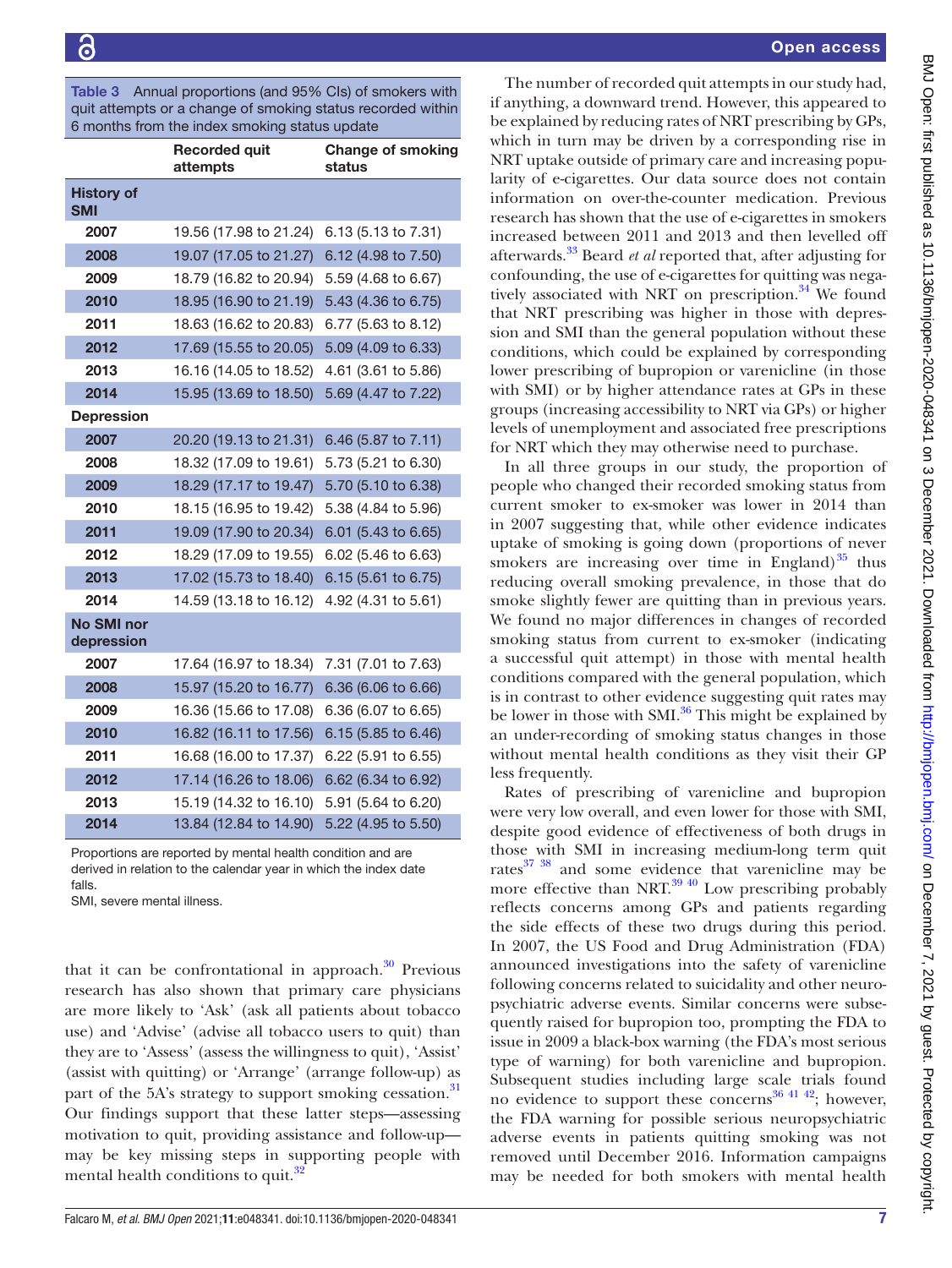conditions and primary care providers to address this and encourage a greater uptake of prescribing of these drugs in people with mental health problems.

To our knowledge, this is the first study to explore time trends across a range of primary care management strategies for smoking cessation in people with mental health conditions using a large nationally representative dataset. As a study of routinely collected primary care data there are some inherent limitations, the key one being that we were only able to include pharmacotherapy prescribed by GPs and had no information on over-the-counter treatments, including the rising use of e-cigarettes. There is evidence however that recorded prescriptions for smoking cessation medication are comparable to national dispensing data and are a valid source for monitoring trends in prescribing for smoking cessation.<sup>43</sup> We are only able to report on recorded data, and some interventions (eg, advice) may occur but are not entered into the patient's record. However, information on prescription is of high quality in THIN and recorded advice levels were very high, suggesting that this was not a significant problem, though changes in recording practices over time may explain some of the patterns we observed. The prescribing records in our data source represent prescriptions issued by GP practices, and patients may not go on to take these medications. We included the issue of smoking cessation medication as an indicator of a 'quit attempt' (an intention to try to quit) and this may overestimate true quit attempts as not all patients will actually carry on to try stopping smoking. It is quite likely, nonetheless, that quit attempts were under-recorded as many people will not report this to their GP. Changes to smoking status will also depend on the GP becoming aware of this during the follow-up period, meaning that these may also be underrecorded. As those with mental health conditions visit their GP more often, there are more opportunities for them to receive smoking cessation support in this setting and it is possible that this explains the slightly higher recorded NRT prescribing observed in this group. This is not necessarily an indicator of better quality smoking cessation support in these populations.

Our results show that while smoking cessation advice is both very high and recorded as being offered more frequently in those with SMI this gap has narrowed in more recent years (probably due to changes in how recording of smoking cessation advice is incentivised), and changes in levels of advice is not linked to corresponding changes in quit attempts or smoking status. This is of concern given the ongoing high smoking rates in those with poor mental health, particularly those with SMI.<sup>44</sup> There is some evidence that better quit rates can be achieved when smoking cessation is integrated within specialist mental healthcare settings $45$  or with the addition of spirometry and feedback on lung age and degree of airways obstruction. $46$  Our findings suggest that in order to close the widening gap in smoking prevalence and its consequences for people with mental health conditions, the focus in primary care should change from the quantity

of advice given to the quality. This should include routine assessment of willingness to change, greater provision of assistance to quit and arranging follow-up as part of a '5As' strategy<sup>31</sup> and could include other elements such as spirometry with feedback to better support smoking cessation in people with mental health conditions. Incentivisation schemes for GPs should reflect this, in particular as due to funding restraints this is often the main source of smoking cessation support for people with mental health conditions.

#### **CONCLUSIONS**

Recorded smoking cessation advice delivered by GPs was very high at times when GPs reviewed an individual's smoking status, and higher in those with SMI. We found no evidence of consistent inequalities in access to smoking cessation interventions in primary care for people with recognised mental illness. In order to address the widening gap in smoking prevalence in those with poor mental health compared with those without, the emphasis should now be on addressing the quality of advice and support provided in primary care.

#### Twitter David Osborn [@oosborn\\_ucl](https://twitter.com/oosborn_ucl)

Acknowledgements We would like to thank Dan Robotham (McPin Foundation) who supported lived experience involvement in a complex data study. We also thank Marina Chrysou (Smokefree Project Officer, Islington Council), Dr Hannah Jordan (University of Sheffield) and Professor Yoav Ben-Shlomo (University of Bristol) for their advice throughout the project.

Contributors KRW and DO conceived the study, all authors designed the study and developed the protocol, MF extracted and analysed the data, GC and LC provided lived experience perspectives, all authors contributed to the interpretation of the findings, MF and KRW drafted the paper, all authors made significant contributions to drafts of the paper and approved the final draft. KRW is the guarantor for the study.

Funding This paper presents independent research funded by the National Institute for Health Research (NIHR) School for Public Health Research (Grant no. SPHR-UCL-PH101-SCS). The views expressed are those of the authors and not necessarily those of the NHS, the NIHR or the Department of Health and Social Care. The NIHR SPHR is a partnership between the Universities of Sheffield; Bristol; Cambridge; Imperial; and University College London; The London School for Hygiene and Tropical Medicine (LSHTM); LiLaC – a collaboration between the Universities of Liverpool and Lancaster; and Fuse - The Centre for Translational Research in Public Health a collaboration between Newcastle, Durham, Northumbria, Sunderland and Teesside Universities.

Competing interests None declared.

Patient and public involvement Patients and/or the public were involved in the design, or conduct, or reporting, or dissemination plans of this research. Refer to the Methods section for further details.

Patient consent for publication Not applicable.

Ethics approval Use of THIN for scientific research was approved by the NHS South-East Multi-Centre Research Ethics Committee in 2003. Scientific approval to undertake this study was obtained from IQVIA World Publications Scientific Review Committee (SRC) in November 2017 (SRC Reference Number: 17THIN103).

Provenance and peer review Not commissioned; externally peer reviewed.

Data availability statement Data may be obtained from a third party and are not publicly available. Read code lists are available from the corresponding author at k.walters@ucl.ac.uk. No additional data available due to the nature of the dataset (healthcare records).

Open access This is an open access article distributed in accordance with the Creative Commons Attribution 4.0 Unported (CC BY 4.0) license, which permits